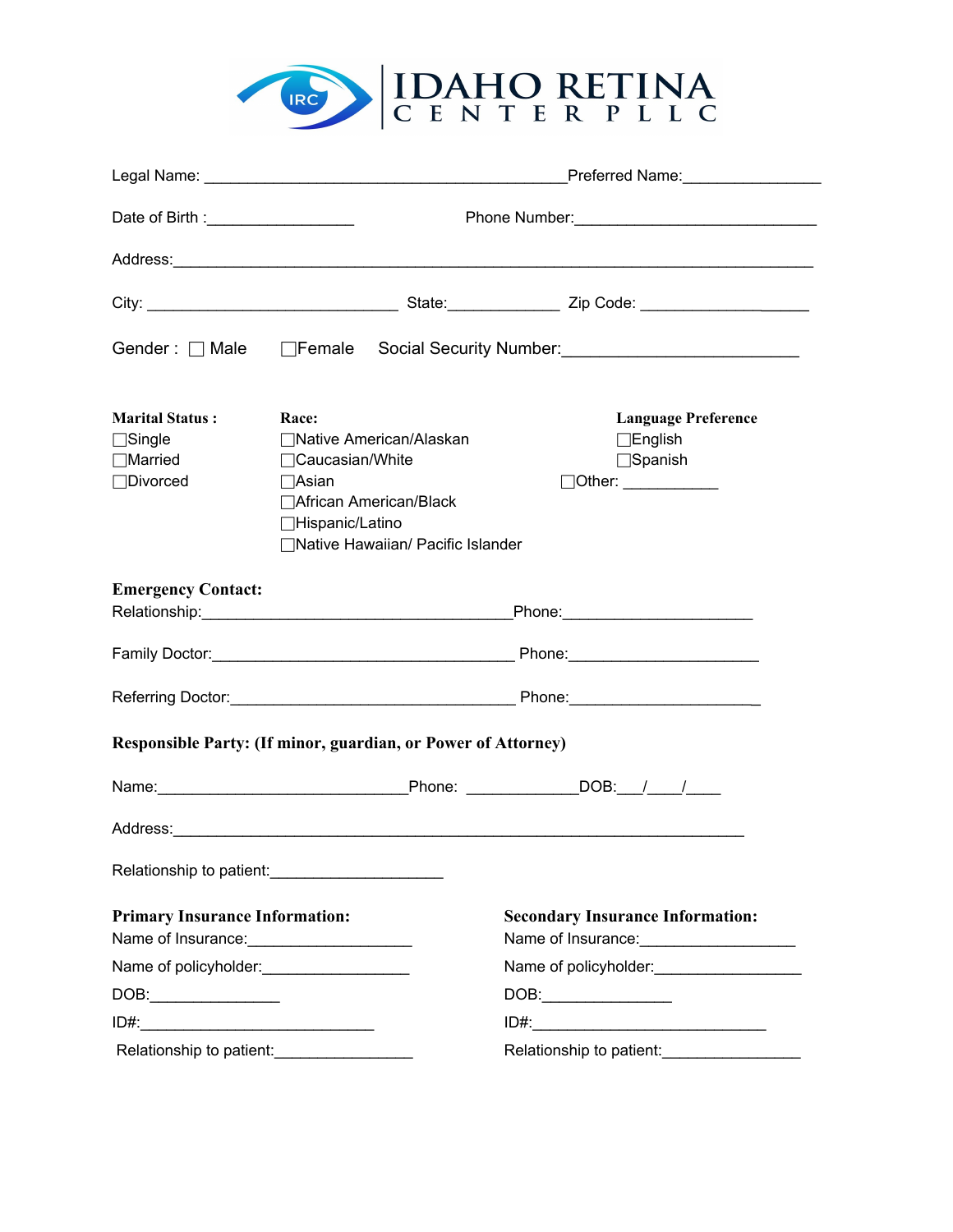

| Name: Name and the second contract of the second contract of the second contract of the second contract of the second contract of the second contract of the second contract of the second contract of the second contract of |                            | DOB: / /                  |
|-------------------------------------------------------------------------------------------------------------------------------------------------------------------------------------------------------------------------------|----------------------------|---------------------------|
| <b>MARK ALL SYMPTOMS YOU ARE CURRENTLY EXPERIENCING-</b>                                                                                                                                                                      |                            |                           |
| <b>□Loss of Vision</b>                                                                                                                                                                                                        | □Eye Pain/Soreness □Other: |                           |
| $\Box$ New Floaters<br>$\Box$ Distortion                                                                                                                                                                                      |                            |                           |
| $\Box$ Flashes of Light                                                                                                                                                                                                       | □Blurred Vision            |                           |
| MARK ALL MEDICAL DIAGNOSES THAT APPLY TO YOU, BOTH PRESENTLY AND IN THE                                                                                                                                                       |                            |                           |
| PAST- (If there is more than one presentation of your diagnosis, please circle the one that applies)                                                                                                                          |                            |                           |
| □Alzheimer's                                                                                                                                                                                                                  | $\Box$ COPD                | <b>□Heart Attack</b>      |
| $\Box$ Anemia                                                                                                                                                                                                                 | Congestive Heart Failure   | <b>EXidney Disease</b>    |
| $\Box$ Anxiety                                                                                                                                                                                                                | <sup>∩</sup> Dementia      | $\Box$ Leukemia           |
| □ Arthritis - Osteo / Rheumatoid                                                                                                                                                                                              | $\Box$ Depression          | $\Box$ Lupus              |
| □ Arrhythmia (irregular heart beat) □ Diabetes - Type I / Type II □ Migraines - Ocular/Classic                                                                                                                                |                            |                           |
| $\Box$ Asthma                                                                                                                                                                                                                 | $\Box$ Emphysema           | □Prostate Complications   |
| □Bleeding Disorder                                                                                                                                                                                                            | □GERD/Gastric Reflux       | □Thyroid-Hyper/Hypo       |
| <b>Cancer-</b>                                                                                                                                                                                                                | □High Blood Pressure       | □Seizure Disorder         |
| Type:                                                                                                                                                                                                                         | □High Cholesterol          | $\Box$ Stroke             |
| Other:                                                                                                                                                                                                                        |                            |                           |
| <b>OCULAR HISTORY</b>                                                                                                                                                                                                         |                            |                           |
| □No Significant History                                                                                                                                                                                                       | □Fuch's Dystrophy          | □Nerve Palsy              |
| $\Box$ Bell's Palsy                                                                                                                                                                                                           | <b>Glaucoma</b>            | □Ocular Migraines         |
| $\Box$ Cataract                                                                                                                                                                                                               | Herpes Simplex             | Retinal Detachment        |
| □Choroidal Nevus                                                                                                                                                                                                              | $\sqcap$ Iritis            | □Retinal Vein Occlusion   |
| □Choroidal Melanoma                                                                                                                                                                                                           | $\Box$ Lazy Eye(amblyopia) | □Retinal Artery Occlusion |
| $\Box$ Diabetic Retinopathy                                                                                                                                                                                                   | Macular Degeneration       | □Retinal Tear             |
| □Double Vision                                                                                                                                                                                                                | Macular Hole               |                           |
| □Dry Eye Syndrome                                                                                                                                                                                                             | Macular Pucker             |                           |
| Other:                                                                                                                                                                                                                        |                            |                           |
| <b>OCULAR SURGERIES</b>                                                                                                                                                                                                       |                            |                           |
| □Cataract Surgery                                                                                                                                                                                                             | Glaucoma Surgery           |                           |
| □Corneal Surgery                                                                                                                                                                                                              | Laser Surgery              |                           |
| □Eyelid Surgery                                                                                                                                                                                                               | <b>LASIK</b>               |                           |
| □Eye Muscle Surgery                                                                                                                                                                                                           | Retinal Surgery            |                           |
| Reason for surgery, date, and Surgeon:                                                                                                                                                                                        |                            |                           |
|                                                                                                                                                                                                                               |                            |                           |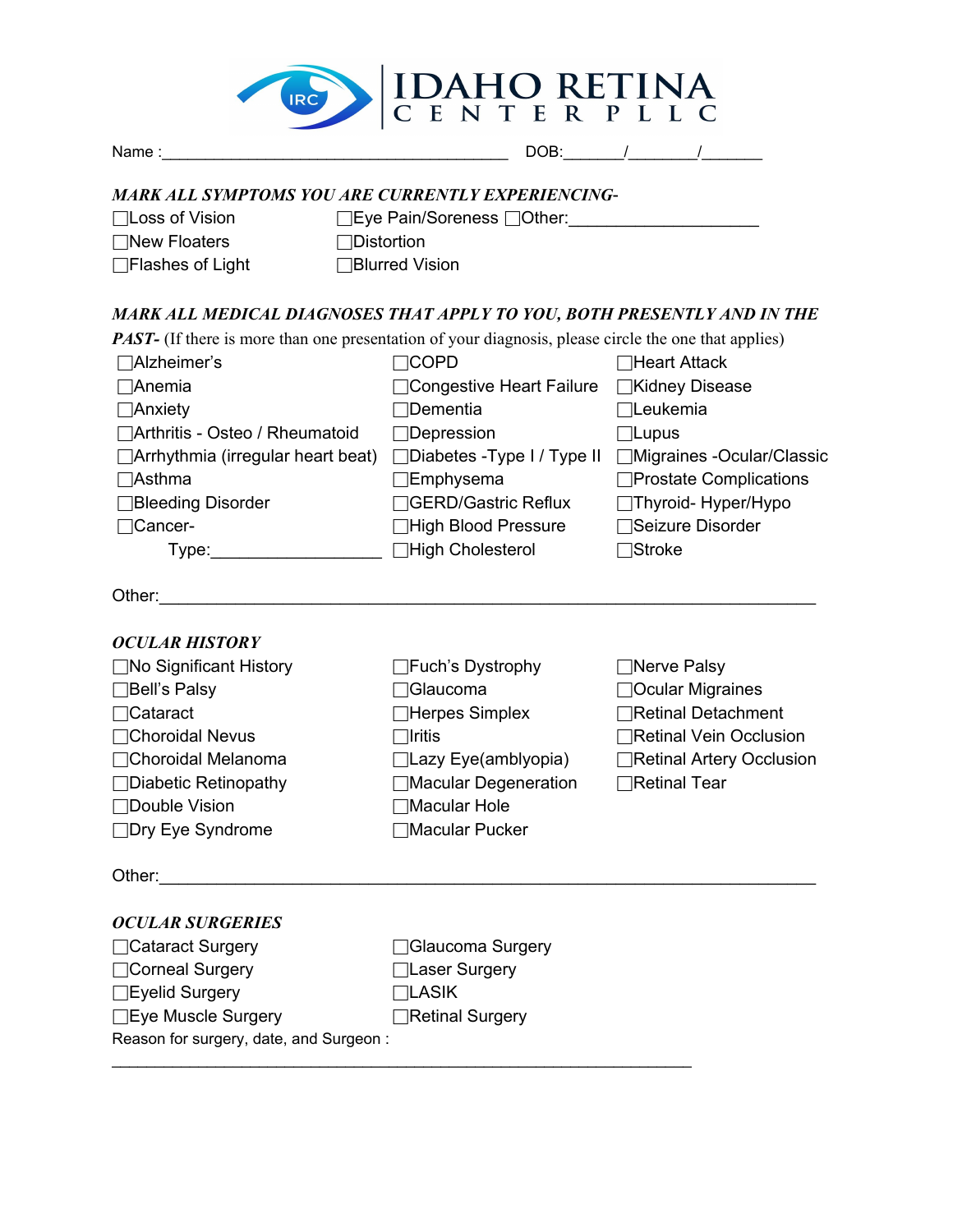

| <b>FAMILY HISTORY</b>                             |                                     |             |                             |
|---------------------------------------------------|-------------------------------------|-------------|-----------------------------|
| $\Box$ Blindness                                  | $\sqcap$ Cataract<br>$\lnot$ Cancer |             | ⊺Diabetes                   |
| $\Box$ Retinal detachment/tear                    | $\Box$ Stroke                       | ⊟Glaucoma   | $\Box$ Macular degeneration |
| $\Box$ Heart Attack<br>$\Box$ High Blood pressure |                                     |             |                             |
|                                                   |                                     |             |                             |
| Are you currently an every day smoker:            |                                     | $\vert$ Yes | INo                         |
| How many packs per day?                           |                                     |             |                             |
| <b>Former smoker When did you quit?</b>           |                                     |             |                             |
| Never smoker?                                     |                                     | Yes         |                             |

*MEDICATIONS List all current medications you are taking (including prescription, over-the-counter, herbals, vitamins, mineral supplements, dietary supplements) Attach a list if necessary .*

| <b>Name</b> | <b>Dose</b> | <b>Frequency</b> |
|-------------|-------------|------------------|
|             |             |                  |
|             |             |                  |
|             |             |                  |
|             |             |                  |
|             |             |                  |
|             |             |                  |
|             |             |                  |
|             |             |                  |
|             |             |                  |

*Do you have any ALLERGIES TO MEDICATIONS?* □Yes □No *If YES, please list the medications and the reaction to them (including difficulty breathing,*

*confusion, cough, dizziness, swelling of limbs, headache, lethargy, nausea, vomiting, rash, hives)*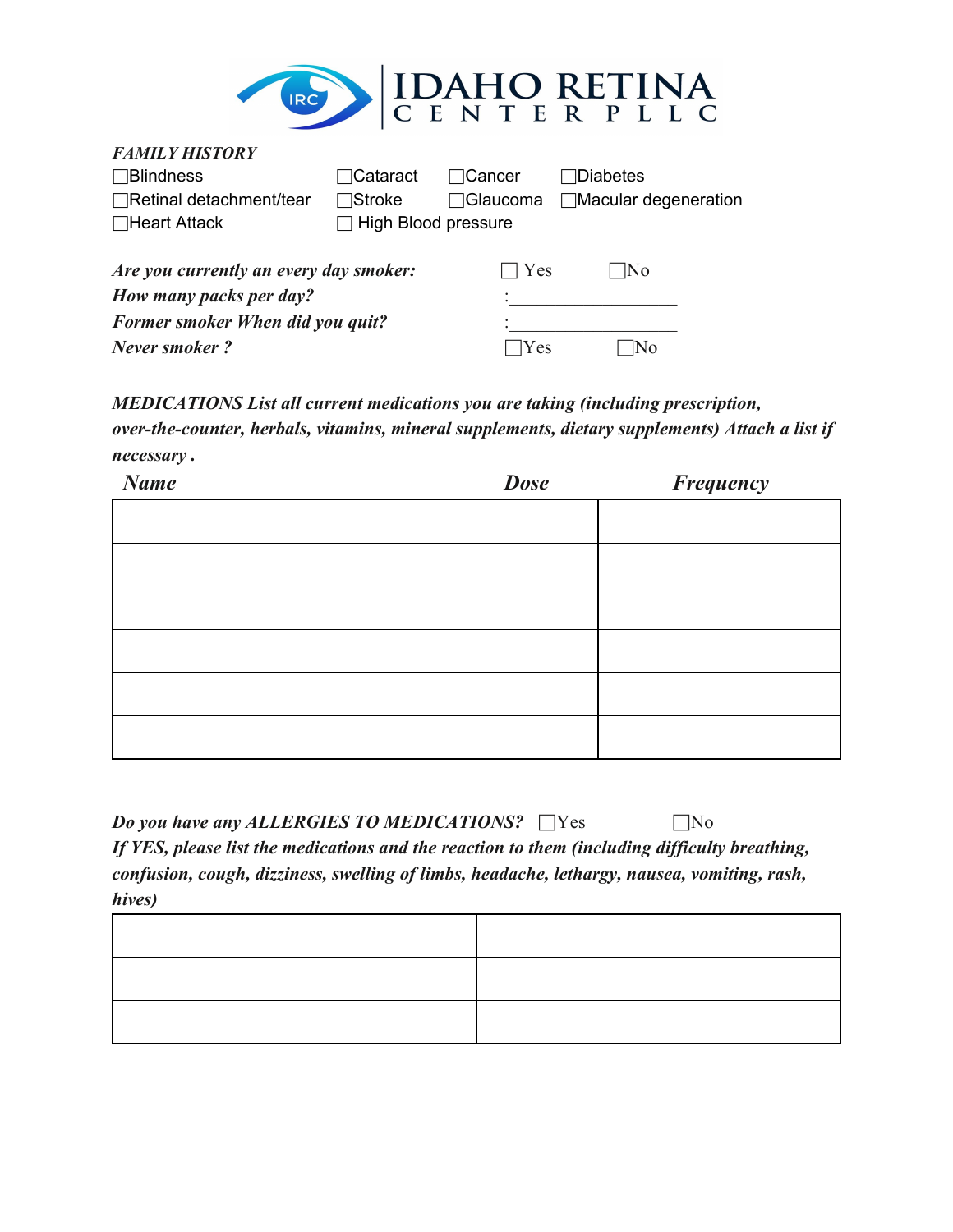

#### **MEDICAL CONSENT**

I, the undersigned, being the person whose name appears hereafter designated as patient or being a person legally authorized to consent to services on behalf of the patient, do hereby consent and authorize the doctors of Idaho Retina Center, PLLC ("Doctor Office") to (1) discuss, document and securely store my health history/information and (2) provide an in-office or bedside examination of my eyes and/or body as deemed necessary by my doctor in order to appropriately arrive at a diagnosis and treatment plan. I understand that some preliminary information gathering and basic testing done in the office is often performed by member of my doctor's staff as well as by the doctor him (her)self and this routine work-up often include the instillation of eye drops for various reasons - such as to check eye pressure and to dilate the pupils. Because of this, this consent and authorization also extends to and includes: staff doctors, interns/students/nurses/nurse's aides, technicians and agents and employees of the Doctor's Office providing services to the patient. I understand that the patient is under the care of the attending doctor and that such doctor is responsible for determining the nature and course of treatment for the patient.The attending doctor will recommend treatment for the patient and the patient will have to decide whether to follow those recommendations or not. The consent given here DOES NOT extend to initiation of any oral or IV medication nor any surgical procedures,injections or lasers performed whether in the office or at a surgical facility. Separate consent must be obtained for any of these procedures.

### **RELEASE OF INFORMATION**

The undersigned agrees that to the extent necessary to determine responsibility for payment and to obtain reimbursement, the Doctor Office may disclose portions of the patient's record, including their medical records, to any person or entity which is or may be responsible for all or any portion of the Doctor's Office charges, including but not limited to insurance companies, health care service plans, workers compensation carriers, medical or utilization review organization designated by any of the foregoing, or to any other person or entity as necessary in connection with such payment or reimbursement. I authorize any holder of medical or other information about me to release shame and copies of any medical records to Doctor's Office, the Health Care Financing Administration, its agents or carriers, and my insurance carrier (s), necessary to determine benefits and/or to process claims for this and all related claims on my behalf, now or in the future. I request my insurance company(ies) honor my assignment of insurance benefits applicable to the services and pay all assigned insurance benefits directly to my doctor on my behalf. HIPAA NOTICE. I have been given the opportunity to review a Notice of Privacy Practice disclosing how my patient health information may be used and disclosed, and how I can get access to my individually identifiable health information. DISPOSITION OF TISSUE, ETC. I authorize the Doctor Office to retain, preserve, and use for scientific purposes or disposal at the convenience of the Doctor Office, any specimens or tissues taken during my treatment.

#### **PRIOR AUTHORIZATION**

I understand that some insurance companies require prior authorization for certain procedures, and that maximum reimbursement and coverage may not be received if prior authorization is not obtained. I assume the responsibility of obtaining such authorization if necessary. NOTICE: Your health insurance plan may require you to obtain some medical services from certain providers in order to be fully covered for those services at the Doctor's Office. In most cases, your insurance card will list a telephone number that you may call to obtain your health insurance benefit coverage and any restrictions on choosing a provider. Idaho Retina Center offers a full range of the services you may need; however, in order to